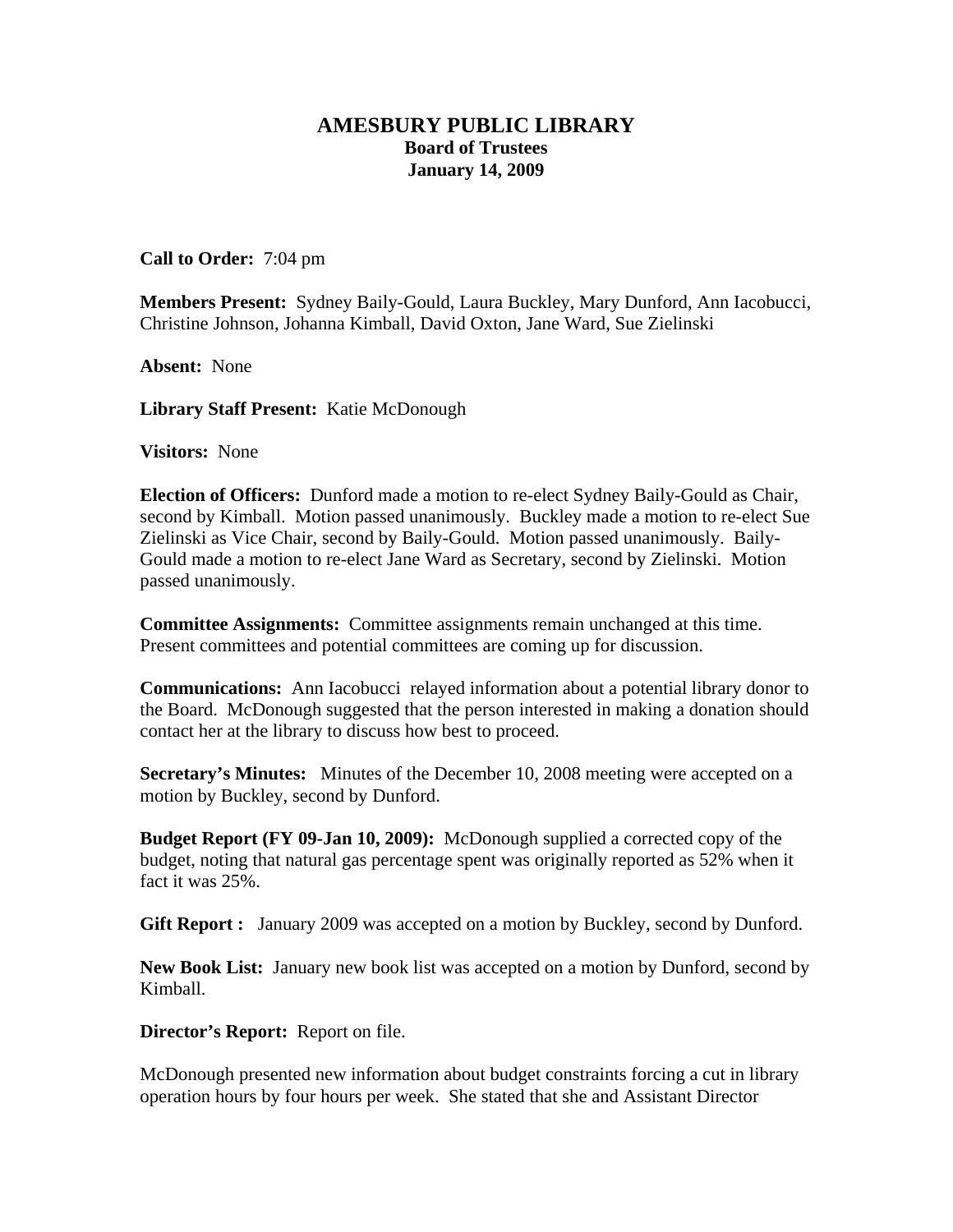DiTullio considered patron usage numbers and the continuity of opening at the same time each day before concluding that an evening would be cut. She added they felt it was necessary to remain open on Wednesday evenings because of the concurrent hours of the weekly food pantry dinner. Tuesday evening was the best choice of a bad situation.

Buckley suggested that a special meeting should have been held to inform the Board before any final decision was reached. McDonough apologized for not alerting the Board to the changes and proposed reopening the discussion at next month's meeting with DiTullio and children's librarian Dombrowski present to offer data. Buckley worried that might seem adversarial. Johnson suggested that McDonough bring the Board's concerns back to DiTullio and Dombrowski and discuss alternatives to an evening closing. Several Board members offered alternate days and times. McDonough agreed to take the ideas back to DiTullio and Dombrowski. Buckley stated that the Board trusts the decision making process but that the Board needed to know of impending changes in operating hours before changes were adopted.

McDonough handed out the Think*Ahead* Amesbury schedule of events and noted that the kickoff event will be held on Saturday, January 31 at 2pm in the Cultural Center.

## **Committee Reports:**

 **Long Range Planning:** Nothing to report.

**Finance Committee:** Nothing to report.

**Historic Preservation:** Nothing to report.

 **House Maintenance:** Nothing to report.

## **Unfinished Business:**

 **Trustees' Goals FY 2009**: The Board considered each item on the draft document, APL Trustees' Goals FY '09. It was agreed that the Board should review missions for all committees, decide which are effective and which may not be, and also discuss adding a public relations committee. Johnson requested a copy of the current committee mission statement for next month's Board packets.

The Board agreed that the focus of Item 3, Cultural Programming, should be on networking with other groups in town to coordinate schedules and perhaps cross-market events. Board also noted that this item could incorporate Item 6, Technology Infrastructure, by continuing to network with businesses and technologies in town.

Item 4, Building Project, was tabled until February's meeting because the mayor, his aide, two councilors, McDonough and DiTullio, and Baily-Gould and Dunford from the Board planned to meet with Patience Jackson of MBLC to discuss moving forward with updating the building study. Board members agreed we are nowhere near ready to form a